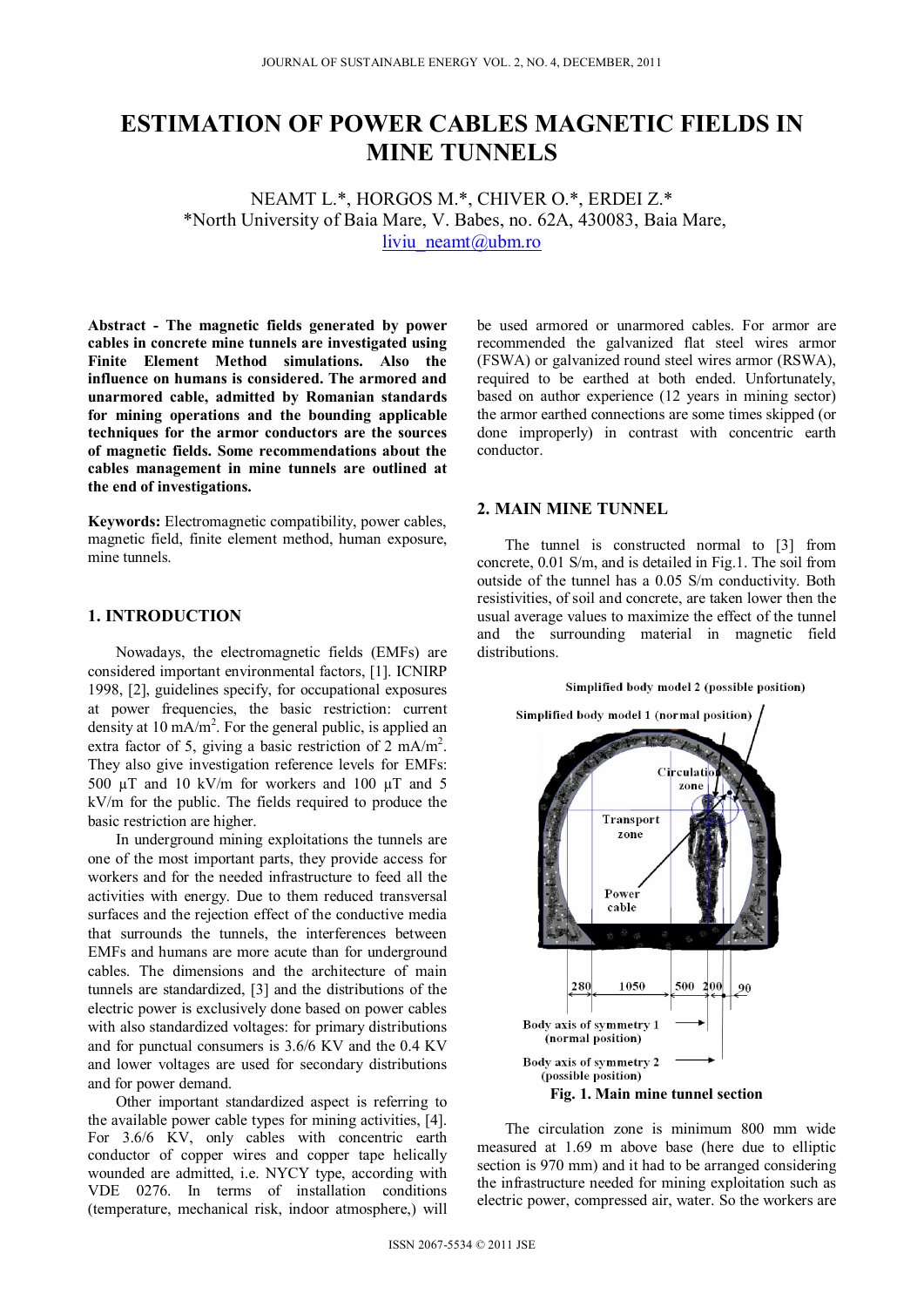exposed to a close vicinity to power cables. Two positions are taken into account: the normal and possible one.

The simplified model of human body consist of a homogeneous 0.2 m radius sphere with a conductivity of 0.2 S/m [1] placed with it centre at 1.6 m above ground corresponding to normal and possible positions of worker in tunnel. This approximation has the advantage of simplicity with an acceptable accuracy in induced current density evaluation in human tissues [5].

It was considered one power cable placed at 1850 mm above the tunnel ground. The outside diameter of cable is 66 mm.



**Fig. 2. ANYCYRGBY and ANYCYFGBY cables** 

The cable is a 3.6/6 KV, PVC SWA 3 x 185 mm<sup>2</sup> + 95 mm<sup>2</sup>, phase conductors from aluminum  $(37 \times 2.5 \text{ mm})$ diameter per phase), 34.45 MS/m conductivity and 58 MS/m conductivity cooper wires concentric earth conductor. It were analyzed both types of armored cables: ANYCYRGBY and ANYCFGBY. For unarmored cable, the material of the steel wires was simply replaced with insulator, the other dimensions and materials remaining unchanged. In Fig. 2, are shown the constructions of cables.

Only the armor is magnetic material, having a relative magnetic permeability equal to 500 and a conductivity of 7 MS/m.

The semiconductor tape is considered with a resistivity of 1000  $\Omega$ m [6].

## **3. FINITE ELEMENT METHOD SOLUTIONS**

The Finite Element Method analyses were done using David Meeker Finite Element Method Magnetics FEMM® for 2D configurations.

In FEMM® the mathematical model of time harmonic magnetic problems is defined as follows [7]: the electric field intensity, *E*, and the current density, *J,* obey the constitutive relationship.

 $J = \sigma \cdot E$ , (1)

Substituting the vector potential, A, form of magnetic flux density, *B*, into Faraday's Law:

$$
\nabla \times E + \frac{\partial B}{\partial t} = 0, \qquad (2)
$$

yields:

$$
\nabla \times E = -\nabla \times \frac{\partial A}{\partial t},\tag{3}
$$

In the case of 2-D problems, (3) can be integrated to give:

$$
E = -\frac{\partial A}{\partial t} - gradV, \qquad (4)
$$

and the constitutive relationship, (1) goes to:

$$
J = -\sigma \cdot \frac{\partial A}{\partial t} - \sigma \cdot \text{grad} V \,, \tag{5}
$$

Substituting into Maxwell-Ampere law, written in terms of vector potential *A:* 

$$
\nabla \times \left(\frac{1}{\mu(B)} \nabla \times A\right) = J\,,\tag{6}
$$

yields the partial differential equation:

$$
\nabla \times \left(\frac{1}{\mu(B)} \nabla \times A\right) = -\sigma \cdot \frac{\partial A}{\partial t} + , \qquad (7)
$$

$$
+ J_{SRC} - \sigma \cdot gradV
$$

where  $J_{src}$  represents the applied currents sources.

FEMM® considers (7) for the case in which the field is oscillating at one fixed frequency. For this case, a phasor transformation yields a steady-state equation that is solved for the amplitude and phase of *A*. This transformation is:

$$
A = \text{Re}[a(\cos \omega t + j \cdot \sin \omega t)] =
$$
  
= Re(a \cdot e^{j \cdot \omega t}) \t(8)

Substituting into (7) and dividing out the complex exponential term yields the equation that FEMM® solves for harmonic magnetic problems:

$$
\nabla \times \left(\frac{1}{\mu(B)} \nabla \times a\right) = -j \cdot \omega \cdot \sigma \cdot a +
$$
  
+  $\underline{J}_{SRC} - \sigma \cdot gradV$  (9)

with  $J_{SRC}$  representing the phasor transform of the applied current sources and *a* being the complex amplitude of the phasor transformation, of *A*.

The ANYCYFGBY, ANYCYRGBY, ANYCY cables, positioned in tunnel as in Fig. 1, considered the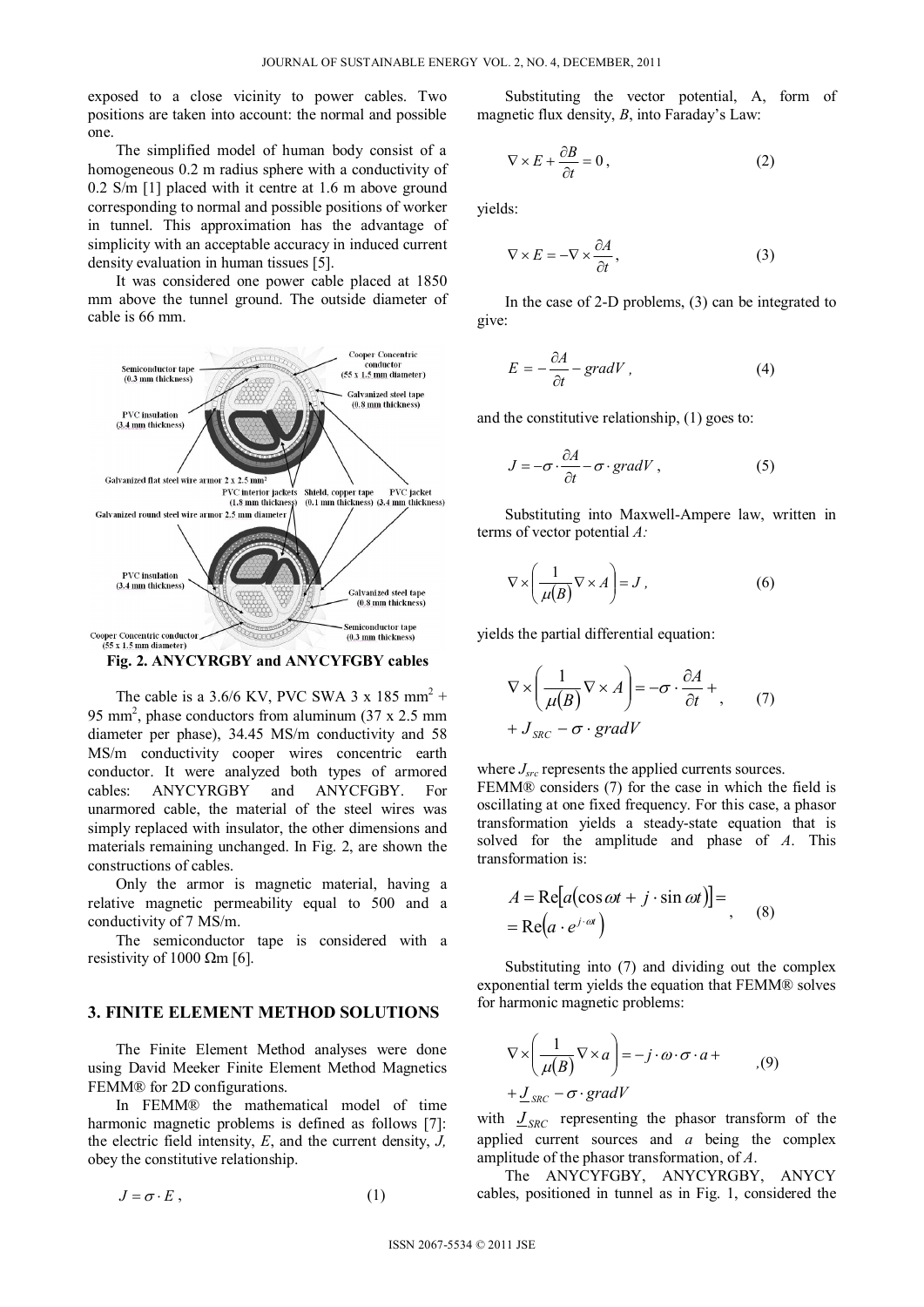armors earthed, respectively unearthed were feed with 300 A, 50 Hz current trough phases, which is closed to maximum load for  $300 \text{ mm}^2$  aluminum cable. The load is considered symmetrically, and then the currents of each phase have the expressions:

$$
iR[A] = 300 \cdot \sqrt{2}
$$
  
\n
$$
iS[A] = 300 \cdot \sqrt{2} \cdot \left(-\frac{1}{2} - j \cdot \frac{\sqrt{3}}{2}\right),
$$
\n(10)  
\n
$$
iS[A] = 300 \cdot \sqrt{2} \cdot \left(-\frac{1}{2} + j \cdot \frac{\sqrt{3}}{2}\right)
$$

The resulted configurations with and without the human body simplified model were analyzed on FEMM®.

To close the studied domains without loosing the soil influences it were imposed asymptotic boundary conditions [7] on a 10 m radius circle around the tunnel:

$$
\frac{1}{\mu_r \mu_0} \frac{\partial A}{\partial n} + c_0 A + c_1 = 0, \qquad (11)
$$

with:

$$
c_0 = \frac{1}{\mu_0 r},\tag{12}
$$

and:

$$
c_1 = 0 \tag{13}
$$

where  $r<sub>o</sub>$  is the outer radius of the region in meters.

## **4. RESULTS**

The time-varying magnetic field effect on humans is caused by generates circulating tissue currents, which are basic restrictions in ICNIRP guidelines. Because these currents are very hard to be measured, the values of the magnetic flux density are considered as reference levels.

The limit values of the magnetic fields in the regulations are not risk limits, but they include very big safety factors, so that the ambiguities from the limited knowledge of the fields' effect are covered and the requirement for prevention of health hazards is fulfilled [8].

In Fig. 3 a detailed distribution of magnetic flux density for ANYCYRGBY cable is shown. The mutual influence between phases is visible. Also the effect of the galvanized steel tape, which bound together the armor steel wires, on field map outline the important shielding effect of magnetic materials. This tape has just a mechanical role. At industrial frequency, the soil and concrete conductivities play small roles in magnetic field spectrum; a small effect on repulsing the field by the induced currents can be seen.



**Fig.3. Distribution of magnetic flux density for ANYCYRGBY cable** 

The resulted magnetic field distributions for unarmored and armored cables (with steel wires and steel tape earthed and unearthed) respectively, in circulation area of the mine tunnel, are shown in Fig. 4.



**Fig. 4. Distributions of magnetic fields in mine tunnel for AYNCY and SWA cables** 

These representations permit to take some conclusions on the field strengths. Unearthed armors have better shielding effects for both types of wire. We outline that unearthed armor is against the standards for mining operations and is known that this fact generate an increased potential on armor and increased dielectric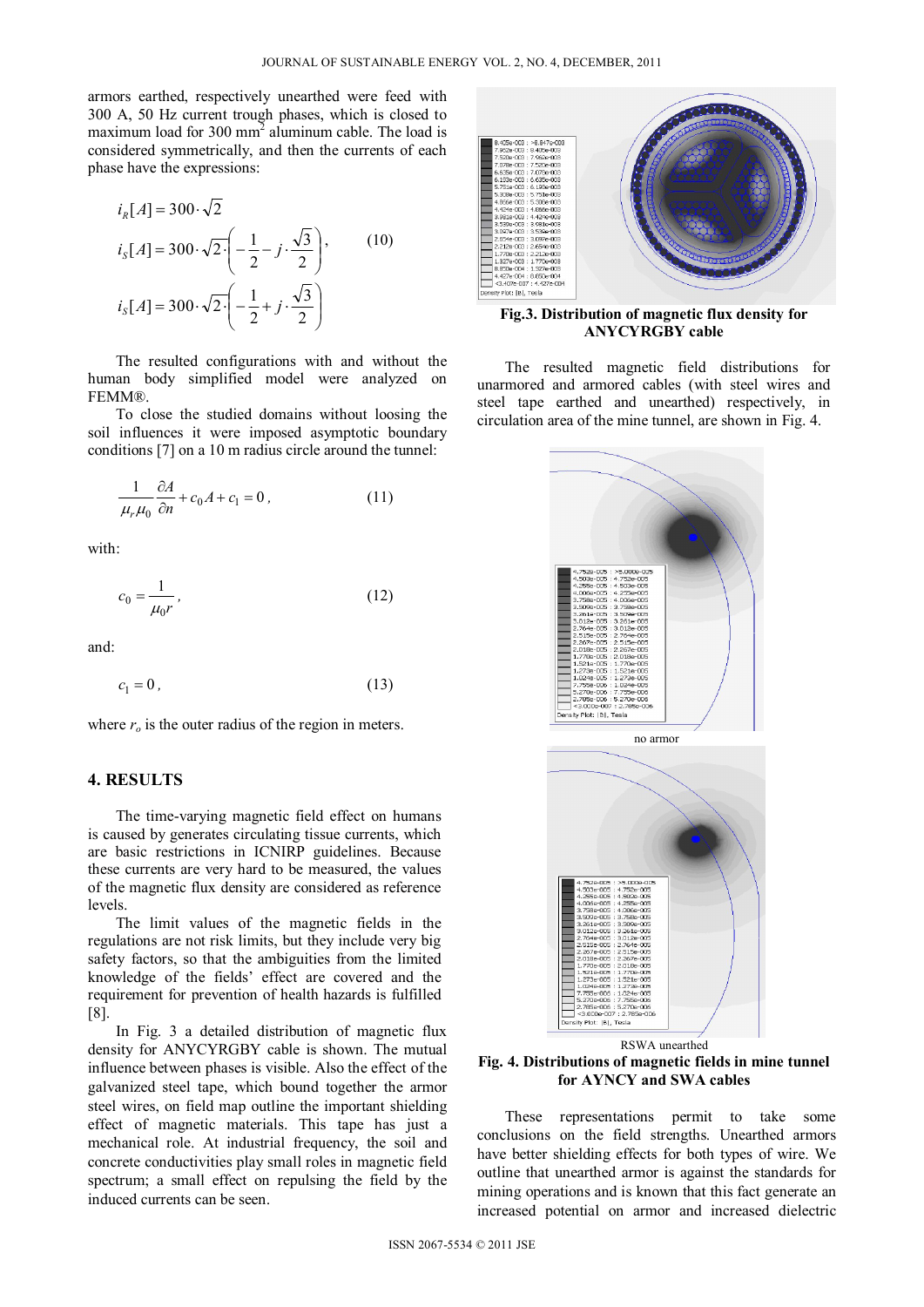strength for insulations, but more important it increase the electric hazards for workers.

For unarmored cable the shielding effect of cooper tape is weak for magnetic field so the magnetic flux density is bigger in cable vicinity but also faster decreasing that the filed corresponding to armored cables.

For deeper investigations, the graphical variations of magnetic flux density on body axes of symmetry for normal and possible positions of worker in mine tunnel sections, Fig. 5 and Fig. 6, respectively are very useful instruments.



**Fig. 5. Magnetic flux density on body axis for normal position** 

 For normal position it is obviously that the steel wire armor is a very efficient shield for magnetic field. The maximum values correspond to the shorter distance between the axis and the cable. The maximum values of the magnetic flux density are: 17.35 μT, for FSWA earthed, 15.75 μT for FSWA unearthed, 17.1 for RSWA earthed, 15.66 μT for RSWA unearthed and 24 μT for no armor on cable construction.

Another useful hint visible on the graph is the height of approximately 1600 mm from where the field is weaker for unarmored cable, so if the ANYCY (NYCY) cable are used on mines it is recommendable to be placed at a minimum 250 mm from highest body part (for 300 A rms current). This space will bring the magnetic field in worker area comparable to the field produced by armored cables.



 Because in the possible position the worker axis of symmetry is very close to the cable, the shielding effect of armor is more evident. So the values for maximum strength of the magnetic fields reach a 245.7 μT, for unarmored cable, 97.63 μT, for FSWA earthed, 93.38 μT for FSWA unearthed, 101.89 for RSWA earthed, 99.14 μT for RSWA unearthed.

It is important to mention that neither cables construction create an outer magnetic field exceeding the ICNIRP guidelines for worker. Of course for bigger currents an unarmored cable could reach 500 μT. In this paper were not considered bigger currents and corresponding bigger phase conductor sections because 300 A rms at 6 KV mean a total apparent power of 3.118 MVA, which is an usual value for a mining exploitations.

To link the field with the effects on humans, a simplified model is introduced in tunnel, Fig.1. The induced currents are computed via FEMM® in the body.

As results were graph the modulus of total induced current density on peripheral circumference of the sphere. The highest value corresponds to the closest point of circumference to the cable.

Two graphs were plotted, for normal and possible positions, Fig. 7 and Fig. 8, respectively.



**normal position** 



**possible position**